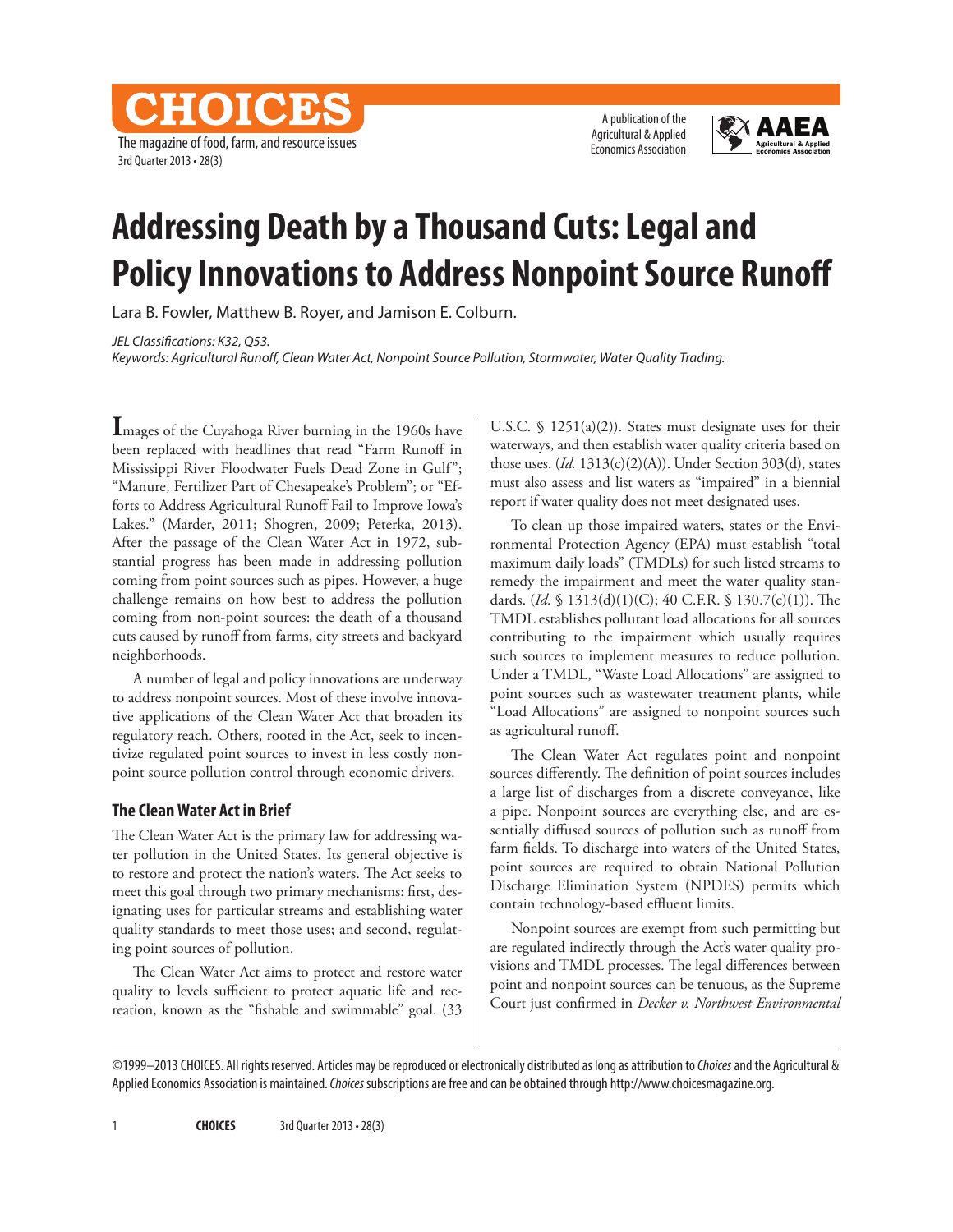*Defense Center* (2013), holding that channeled stormwater runoff from logging roads was non-point source pollution under EPA's regulations, mainly because the EPA said so.

While the Act has achieved a level of success in regulating point sources through the NPDES permit process, many water bodies still do not meet water quality standards. Though many TMDLs have been developed, few have been successfully implemented. In many areas, progress towards addressing water quality impairment has been slow, largely attributable to the lack of teeth in the Act to address nonpoint source pollution.

There are, however, several recent approaches to implementing the Clean Water Act that hold promise for more success. Some may be described as top-down regulatory approaches; others as bottom-up approaches driven, in part, by economics, but allowed for in law and policy.

#### **The Retooled Regulatory Hammer of TMDLs**

The use of top-down regulation is certainly envisioned in the Clean Water Act, and the Chesapeake Bay offers a glimpse of what is to come. In 2010, the EPA issued a TMDL for the Bay, with 92 individual tributary segments for the entire 64,000-square-mile watershed, focused on three main pollutants: nitrogen, phosphorus, and sediment. The EPA required the six states in the watershed and the District of Columbia, also in the watershed, to create Watershed Implementation Plans (WIPs) with approaches for reducing pollution from both point and nonpoint sources to meet the TMDL. The EPA worked to develop a phased approach, with Phase I WIPs submitted in 2010, Phase II WIPs submitted in late 2011, and Phase III WIPs due in 2017. Each WIP is structured by its interim milestones and benchmarks tailored to the individual jurisdiction's priorities. Failure of a state to meet milestones and benchmarks may result in the EPA using additional regulatory authority or "backstops" to ensure that water quality goals are met. The EPA has long maintained that every TMDL for water impaired by both point and nonpoint sources afford "reasonable assurances" that the necessary load reductions will occur. The milestones, benchmarks, and backstops are an integral part of those assurances.

The Chesapeake TMDL and the requirements for states to develop and implement WIPs to address both point and nonpoint sources foreshadow a whole new approach to restoring impaired waters. Because scientists believe that it is the cumulative impacts of many small pollution sources that are now impairing most waters of the United States, a TMDL which starts with the largest receiving water (like the Chesapeake Bay) and works upstream by requiring state and local jurisdictions to develop and implement plans to meet load reductions has the potential to reorient this nation's water quality programs. It incentivizes states to act by ensuring others' accountability, and taps into each jurisdiction's comparative advantages in setting, policing, or optimizing pollution controls, including the use of state laws and regulations that do not draw their authority from the Clean Water Act. In the Chesapeake, problem areas are a mix of urban and agricultural sources and balancing the burdens placed on them can be politically tricky; this is putting pressure on local governments to address these issues. The WIP process allows states to customize their levels of stringency on sources, with water quality gains being maximized from that flexibility.

Despite the promise some see in the TMDL to move towards restoration, it is being fought by parties within the watershed. For example, the American Farm Bureau Federation (AFBF) and the National Association of Homebuilders have

challenged the TMDL, arguing EPA lacks authority to set a TMDL for the entire Chesapeake watershed. A major blow to this challenge was dealt on September 13, 2013, when the U.S. District Court for the Middle District of Pennsylvania granted a summary judgment for the EPA, finding it has such authority under the Clean Water Act. The plaintiffs are evaluating their next steps.

Other challenges to the TMDL are pending. Friends of the Earth and other environmental nonprofits have challenged it for allowing water quality trading as one strategy of compliance for the states. Even local elected officials in Maryland have been lobbying their own state government to challenge the TMDL. As these challenges work their way through the courts and legislative processes, the EPA and the affected states continue to push on implementing the TMDL through the WIPs.

## **More Stringent Water Quality Standards from "Tribes as States"**

In another set of developments, Indian tribes are using a provision under the Clean Water Act to set more stringent water quality standards, sometimes more strict than state or federal standards. This potentially subjects nonpoint sources upstream of Tribal waters to the rigors of a TMDL. The U.S. Federal 10th Circuit Court of Appeals, for example, upheld tribal water quality standards for ceremonial and recreational use that were stricter than both federal and state standards; these were enforced against the upstream City of Albuquerque, N.M. (*City of Albuquerque v. Browner 199*6; and Leisy, 2010). The Shoshone Bannock Tribes have also been working to develop standards in Southeastern Idaho which would similarly affect upstream, non-reservation activities. (EPA, 2008).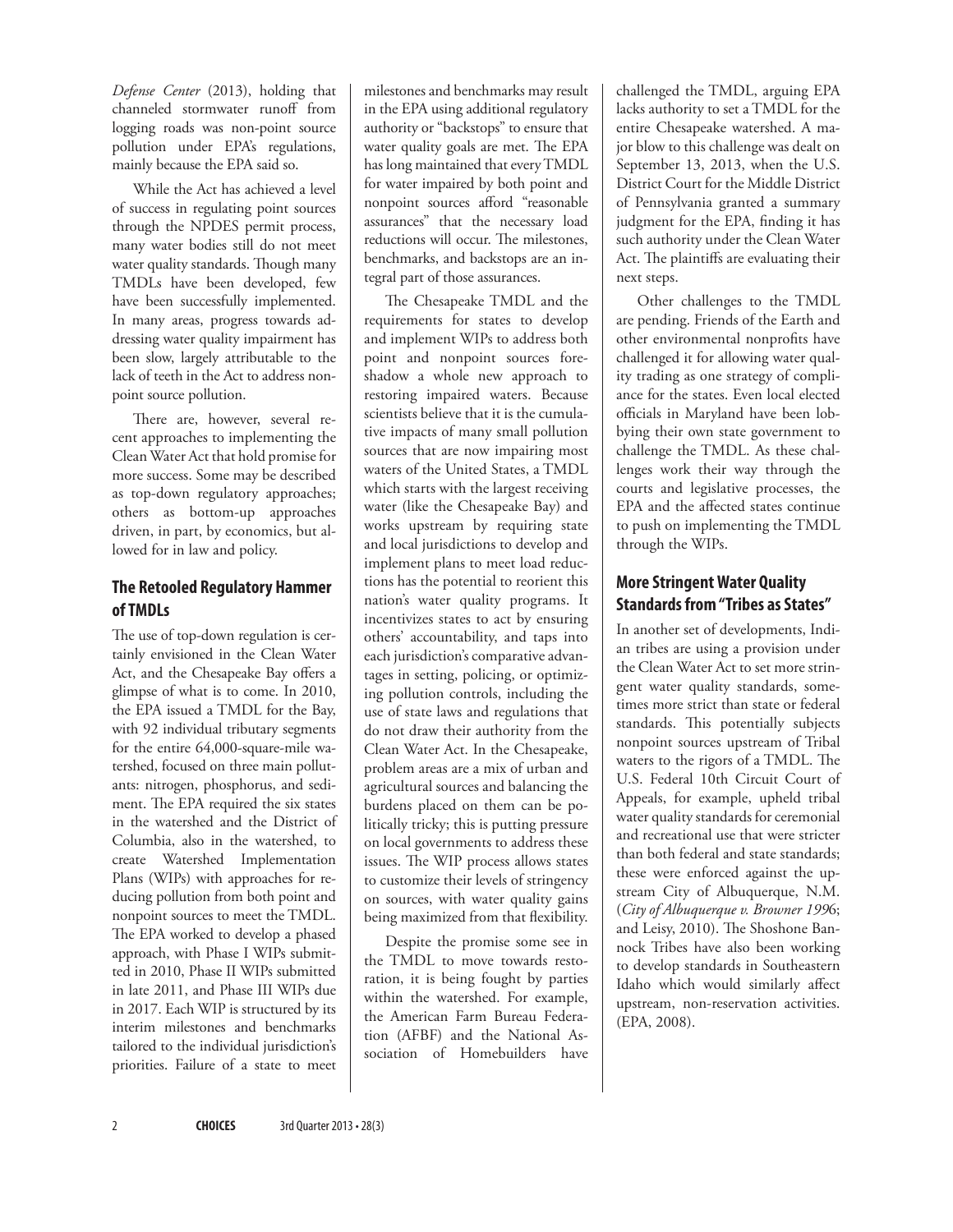#### **Casting a Wider Point Source Net Towards Agriculture and CAFOs**

In other arenas, the EPA has shown a willingness to test the waters on what constitutes an "actual discharge." For example, recent case law clarified that only those Concentrated Animal Feeding Operations (CAFOs) with "actual discharges" from the production facility must obtain an NPDES permit. (*Waterkeeper Alliance v. EPA 2005*; *National Pork Producers Council v. EPA 2011*). In addition to other requirements, these cases require CA-FOs to implement a nutrient management plan for manure applied to land under their control.

Following these decisions, the EPA is examining the potential to broaden the reach of point source regulation on smaller livestock farms that have not traditionally been regulated under the Clean Water Act. In a current case in West Virginia, for example, a poultry farmer sued the EPA over an enforcement order which required the farmer to obtain a CAFO NPDES permit because fan exhaust from the chicken houses emitted dust, dander, and manure particulates which settled on the ground and discharged into drainage ditches and eventually into a stream. (*Alt v. EPA 2013*). Even though EPA withdrew the order, the court declined to dismiss the case and the farmer, joined by the AFBF, continue to pursue the litigation.

While there is no case law on the point, EPA has reserved the right to exert its authority under a provision of its CAFO regulations to designate small animal operations with discharges as CAFOs in need of NPDES permits in the Chesapeake Bay TMDL if state controls over nonpoint source agriculture fail to meet load allocations. (40 C.F.R. § 122.23(c)).

Announcement of a recent agreement between the EPA and the Chesapeake Bay Foundation indicates that further scrutiny of the Clean Water Act's application to livestock farms will be forthcoming. Under the terms of the agreement, EPA will conduct an audit of every Bay state's regulatory program related to CAFOs and other animal operations for compliance with the Act. Targeted inspections of such operations in four small Bay sub-watersheds were also to occur, as well as review of specific CAFO permits and nutrient management plans. The EPA indicates that the data gathered will help it determine whether yet another revision to its nationwide CAFO rule is required.

## **Regulating Stormwater Runoff as a Point Source**

Nationally, the EPA is putting increased pressure on "municipal separate stormwater system" (MS4) pollution as well, which has been regulated by the Clean Water Act as a point source since amendments to the Act in the late 1980s. Many of the Phase II and Phase III WIP milestones in the Chesapeake Bay focus on MS4s where stormwater best management practices (BMPs) have been developing and improving for over a decade. Targeted areas will be under increasing pressure to set, verify, and enforce these BMPs.

Section 402 of the Clean Water Act requires the reduction of MS4 pollution to "the maximum extent practicable," a feasibility standard of relatively uncertain stringency. A recent petition by several environmental nonprofits called on EPA Region I to utilize residual authority under Section 402 to designate previously exempted urbanized areas and impervious surfaces as MS4s. Similar measures are listed among the federal "backstops" that EPA may employ in the Chesapeake if states' WIP goals are not met. Doing so would force these areas to seek permits, institute BMPs, and reduce their pollution to the maximum extent practicable like any other MS4, transforming unregulated nonpoint sources of stormwater into regulated point sources.

Another novel argument under Section 402 is that, in order to meet the "maximum extent practicable" standard, regulated MS4s must require all new development within its jurisdiction to meet low impact development (LID) standards. This is because LID standards constitute the scientifically acceptable method for controlling pollution from stormwater and, therefore, should be enforced by MS4 jurisdictions as construction and post-construction stormwater control measures. While one state administrative board has adopted this approach (*Puget Soundkeeper Alliance v. Washington State Dep't of Ecology, 2009*), there is not yet much legal precedent.

In the most recent round of MS4 NPDES permit renewals, the EPA began requiring MS4s that discharge into impaired waters with TMDLs to develop and implement plans for meeting the waste load allocations established in the TMDLs. Because regulated MS4 municipalities in the Chesapeake Bay watershed all ultimately discharge into impaired waters (i.e., the Bay), they must develop and implement pollution reduction plans to reduce pollutant loads from existing stormwater sources. Such requirements hoist costly compliance expectations upon often cash-strapped municipalities, particularly since urban stormwater retrofits are expensive nutrient reduction practices. Consideration of how to meet these obligations in a cost effective manner has led to some of the "bottom-up" innovations.

Another innovation has been the creation of proxy TMDLs. A proxy for measured, scientifically defensible pollutant loadings—which can be extremely difficult to obtain—is the amount of impervious surface area within a watershed. Impervious coverage has proven a surprisingly reliable indicator of aquatic environmental quality. Several states have experimented with these proxy TMDLs. The National Research Council—an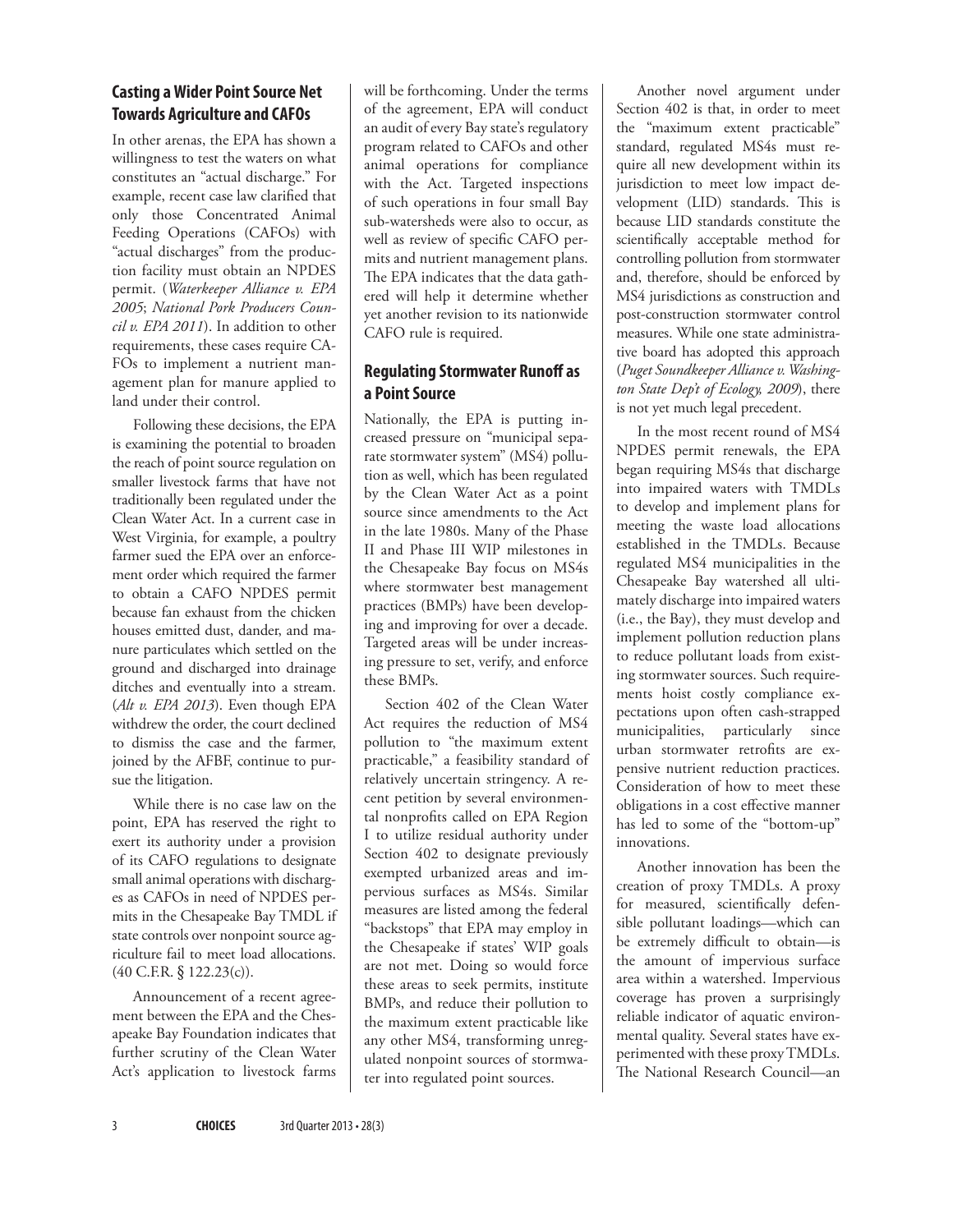arm of the National Academy of Sciences—has recommended them. Urban planners have found them more readily integrated into normal planning and land use controls. The legality of this approach is questionable, but its utility may well push the EPA to fight for them in court.

### **Bottom-Up Opportunities: Water Quality Trading**

Water quality trading is a marketbased method of reducing pollution from nonpoint sources by creating economic drivers for point sources to invest in nonpoint source pollution control. For example, point sources faced with costly nutrient removal technology upgrades to meet stringent NPDES permit limits (generally resulting from a TMDL) may decide to buy tradable nutrient credits from farmers who have earned the sellable credits by implementing much cheaper BMPs on farms. Water quality trading thus potentially provides point sources a more cost-effective way to achieve water quality standards required by the Clean Water Act.

Nutrient trading programs have been established in Pennsylvania, Virginia, and Maryland to facilitate cost-effective compliance with the Chesapeake Bay TMDL. A number of other pilot programs have been demonstrated in watersheds throughout the country, including in the Pacific Northwest where The Freshwater Trust is working to develop them.

Water quality trading programs must be developed carefully to address a number of legal and policy issues—including whether nutrient reductions from BMP projects are adequately calculated, certified, and verified—and whether adequate application and enforcement provisions exist within the NPDES permit to which credits are applied. The recent lawsuit filed by Friends of the Earth and other environmental groups against the Chesapeake Bay TMDL challenges the legality of the very concept of water quality trading under the Clean Water Act.

## **A Related Animal: Stormwater Offset and Trading Programs**

As mentioned, requirements for MS4 municipalities to develop and implement TMDL and pollution reduction plans have, for the first time, resulted in serious consideration of pursuing stormwater retrofits to reduce pollution and how to pay the costly price tags. Among the innovative solutions for addressing this conundrum is the development of offset programs that would permit MS4s to fund less costly BMPs in more rural parts of the impacted watershed and receive credit toward MS4 pollution reduction requirements. Similarly, new developments—where site constraints make it infeasible to meet existing NPDES stormwater construction permit requirements—may benefit from options to implement or fund offset projects elsewhere in the watershed.

Development of offset or trading programs is already underway. For example, the Pennsylvania Department of Environmental Protection has convened a stormwater offset stakeholders workgroup to develop an offset policy to be released for public comment later this year. Legal and policy issues similar to those raised in trading programs will be at play. In addition, the District of Columbia recently promulgated a new stormwater rule that will require large construction sites to meet more stringent stormwater requirements, but allow them to meet these requirements by buying tradable "Stormwater Retention Credits" (SRCs). These credits would be generated by private landowners in the District, who could voluntarily retrofit their properties with practices such as green roofs and rain gardens in order to generate SRCs.

While offsets and trading can certainly result in implementation of additional practices that reduce nonpoint source pollution from agriculture and stormwater, such programs may not actually play a substantial role in remedying nonpoint source water quality problems, as the primary objective of trading is to reduce the cost of meeting water quality goals. Credits generated from nonpoint sources will be applied towards meeting point source NPDES permit limits that are, in themselves, necessary to meet TMDL goals. Unless sufficient mechanisms are built into offset and trading programs to ensure that such programs improve overall water quality in the watershed, the programs may be little more than pathways for point sources to more cheaply meet their Clean Water Act obligations.

# **An Uncertain Future for the Clean Water Act and Nonpoint Source Law and Policy**

While the Clean Water Act has historically made little headway in addressing nonpoint source pollution, EPA has shown a recent willingness to revisit existing provisions of the Act to facilitate more proactive approaches. Among the most promising is the development of a more robust accountability framework to provide "reasonable assurance" of TMDL implementation. However, several of these approaches—including this one— are under legal challenge. Thus their ultimate success will depend on whether courts agree that the Clean Water Act provides sufficient legal authority EPA's more expansive view toward nonpoint source pollution.

The success of other economicsdriven policy developments and approaches, such as trading, will depend on whether more mature markets than have been demonstrated to date will emerge. Even if they do, it is unlikely that they will become the panacea that will solve extensive and persistent water quality problems caused by nonpoint source pollution, since the primary market drivers will